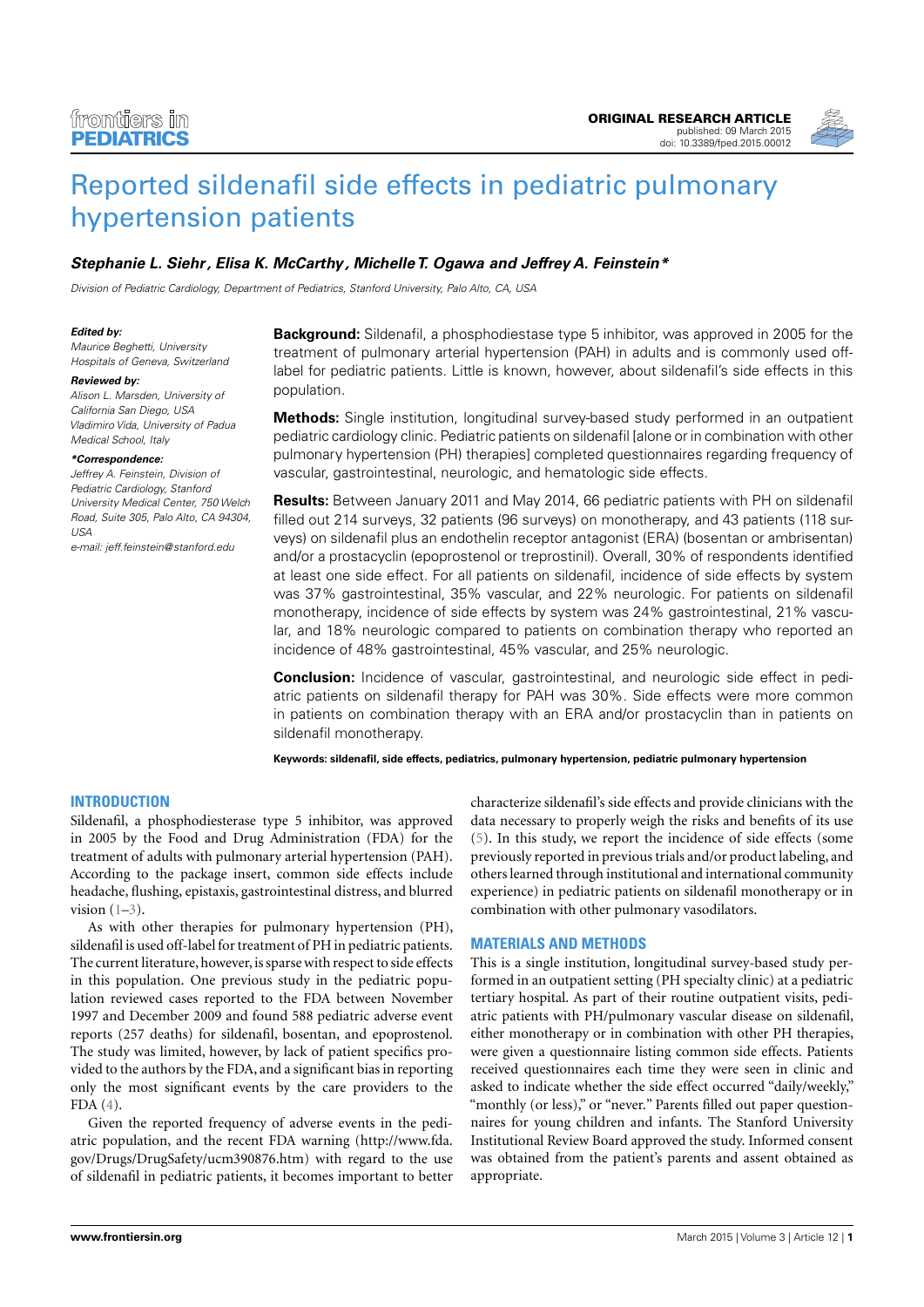## <span id="page-1-0"></span>**Table 1 | Survey "Demographics."**

| <b>Drug</b> | # Patients | # Surveys | <b>PDE-5</b><br><b>Sildenafil</b> | <b>ERA</b>      |             | Prostacyclin |                     |
|-------------|------------|-----------|-----------------------------------|-----------------|-------------|--------------|---------------------|
|             |            |           |                                   | <b>Bosentan</b> | Ambrisentan | Epoprostenol | <b>Treprostinil</b> |
| Dual        | 10         | 29        | $\mathsf{X}$                      | X               |             |              |                     |
|             | 6          | 9         | X                                 |                 | X           |              |                     |
|             |            | 2         | $\mathsf{X}$                      |                 |             | X            |                     |
|             | 11         | 26        | X                                 |                 |             |              | X                   |
| Triple      |            |           | X                                 | $\times$        |             | X            |                     |
|             | 6          | 11        | X                                 | X               |             |              | X                   |
|             | 4          | 18        | X                                 |                 | X           | X            |                     |
|             | 4          | 22        | X                                 |                 | X           |              | X                   |

PDE-5, phosphodiestase type 5 inhibitor; ERA, endothelin receptor antagonist.

#### <span id="page-1-1"></span>**Table 2 | Incidence of reported side effects**.

| Category         | Side effect     | Incidence % |  |
|------------------|-----------------|-------------|--|
| Gastrointestinal | Diarrhea        | 40          |  |
|                  | Dyspepsia       | 35          |  |
| Vascular         | Flushing        | 41          |  |
|                  | Headache        | 38          |  |
|                  | Epistaxis       | 25          |  |
| Neurologic       | Myalgia         | 30          |  |
|                  | Hyperactivity   | 26          |  |
|                  | Pyrexia         | 24          |  |
|                  | Insomnia        | 24          |  |
|                  | Abnormal vision | 9           |  |

The side effects were categorized as gastrointestinal (diarrhea, dyspepsia), vascular (epistaxis, flushing, headache), or neurologic (abnormal vision, hyperactivity, insomnia, myalgia, pyrexia).

## **STATISTICS**

Fisher's exact test was performed to compare the incidence of side effects between patients on sildenafil monotherapy and those on combination therapy. SPSS (IBM SPSS Statistics, Armonk, NY, USA) was used for analysis; statistical significance was set at a *p*-value of <0.05.

## **RESULTS**

Between January 2011 and May 2014, 66 pediatric patients with PAH on sildenafil filled out 214 surveys, 32 patients (96 surveys) on monotherapy, and 43 patients (118 surveys) on sildenafil plus an endothelin receptor antagonist (ERA) (bosentan or ambrisentan) and/or a prostacyclin (epoprostenol or treprostinil) (**[Table 1](#page-1-0)**). Therapies were grouped by pharmacologic category as numbers were too small for individual drug comparisons. Patients who started or stopped combination therapy during the course of the study were included, and completed surveys based on their regimen at the time of the clinic visit.

The median patient age was 5.7 years (range 0.2–21.6), and each patient/parent completed a median of three surveys over



<span id="page-1-2"></span>the course of the study (range 1–13). During the course of data collection, one patient had an additional therapy added to sildenafil, eight had adjustments in their combination therapy (e.g., additional or discontinuation of a third medication), and one had combination therapy discontinued, leaving the patient on sildenafil monotherapy.

At least one side effect was reported in 30% of the 214 surveys (13% daily or weekly and 17% monthly or less), and at least one side effect on one survey in 94% of the 66 patients. Gastrointestinal side effects were most commonly reported (37% of surveys), followed by vascular (35%) and neurologic (22%) as shown in **[Table 2](#page-1-1)**. In patients on monotherapy, 24% reported gastrointestinal side effects, 21% vascular, and 18% neurologic. Patients on combination therapy had significantly higher reported side effects: 48% gastrointestinal (*p* < 0.001), 45% vascular (*p* < 0.001), and 25% neurologic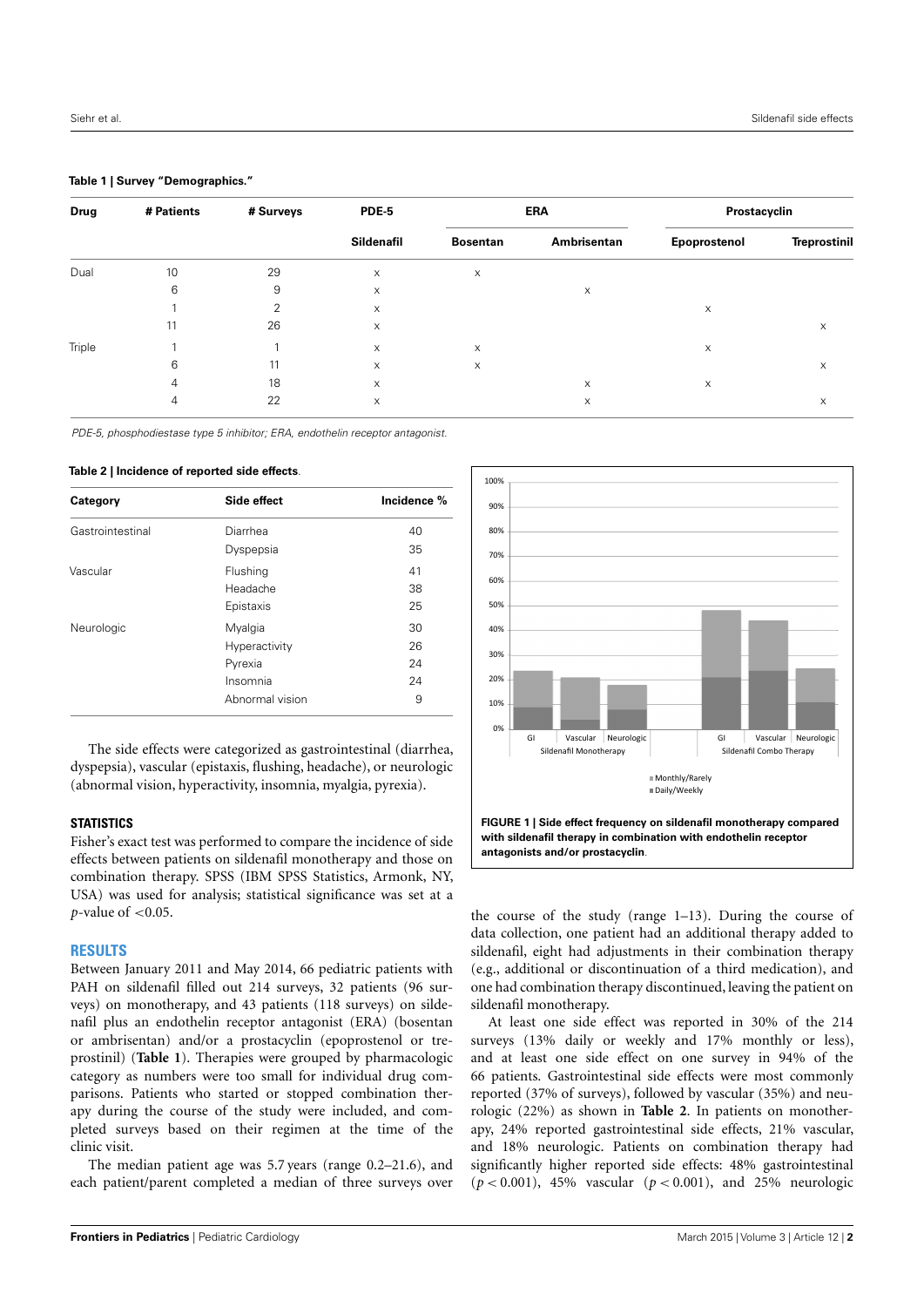

<span id="page-2-0"></span> $(p = 0.001)$ . **[Figure 1](#page-1-2)** summarizes the side effect frequency by system.

The most commonly reported side effects on sildenafil monotherapy were diarrhea (26%), hyperactivity (25%), and pyrexia (24%). Dyspepsia and flushing occurred next most commonly in monotherapy patients, each occurring in 22% of patients. On combination therapy, flushing was most commonly reported (57%), followed by diarrhea (51%), headache (48%), and dyspepsia (45%). Monotherapy versus combination therapy side effects are shown in **[Figure 2](#page-2-0)**. Patients on combination therapy reported gastrointestinal and vascular side effects twice as frequently as patients on monotherapy,while neurologic symptoms were similar except for myalgias (10% monotherapy vs. 42% combination therapy). The frequency of reported side effects by type of combination therapy is illustrated in **[Figure 3](#page-3-4)**.

# **CONCLUSION**

Based on an outpatient questionnaire, 94% of pediatric patients with PH on sildenafil reported at least one side effect on 30% of all surveys, 13% occurring frequently (as defined as daily/weekly). Dosing in all recently initiated patients aligns with current recommendations: 1 mg/kg TID in patients <10 kg, 10 mg TID in patients 10–20 kg, and 20 mg TID in patients >20 kg. Historically, some patients in the 10–20-kg group received 1 mg/kg/dose TID and were included in this study. No patient in this study received more than 1 mg/kg/dose TID (3 mg/kg/day), and no patient was on a dose greater than 20 mg TID.

Side effects were more commonly reported in patients on combination therapy with an ERA and/or prostacyclin than on monotherapy, likely due to a synergistic effect as the side effects reported were the same. The most common side effects both on monotherapy and combination therapy were flushing, diarrhea, dyspepsia, headache, and hyperactivity. Overall, the type of reported side effects was consistent with previous reports in adult patients except for the hyperactivity and insomnia, which have not been previously reported. The incidence of side effects is higher than previously reported.

In the initial Pfizer sponsored randomized clinical trial in adult patients, the most common adverse effects were headache, dyspepsia, flushing, and epistaxis [\(1\)](#page-3-0). In the longer follow-up analysis of